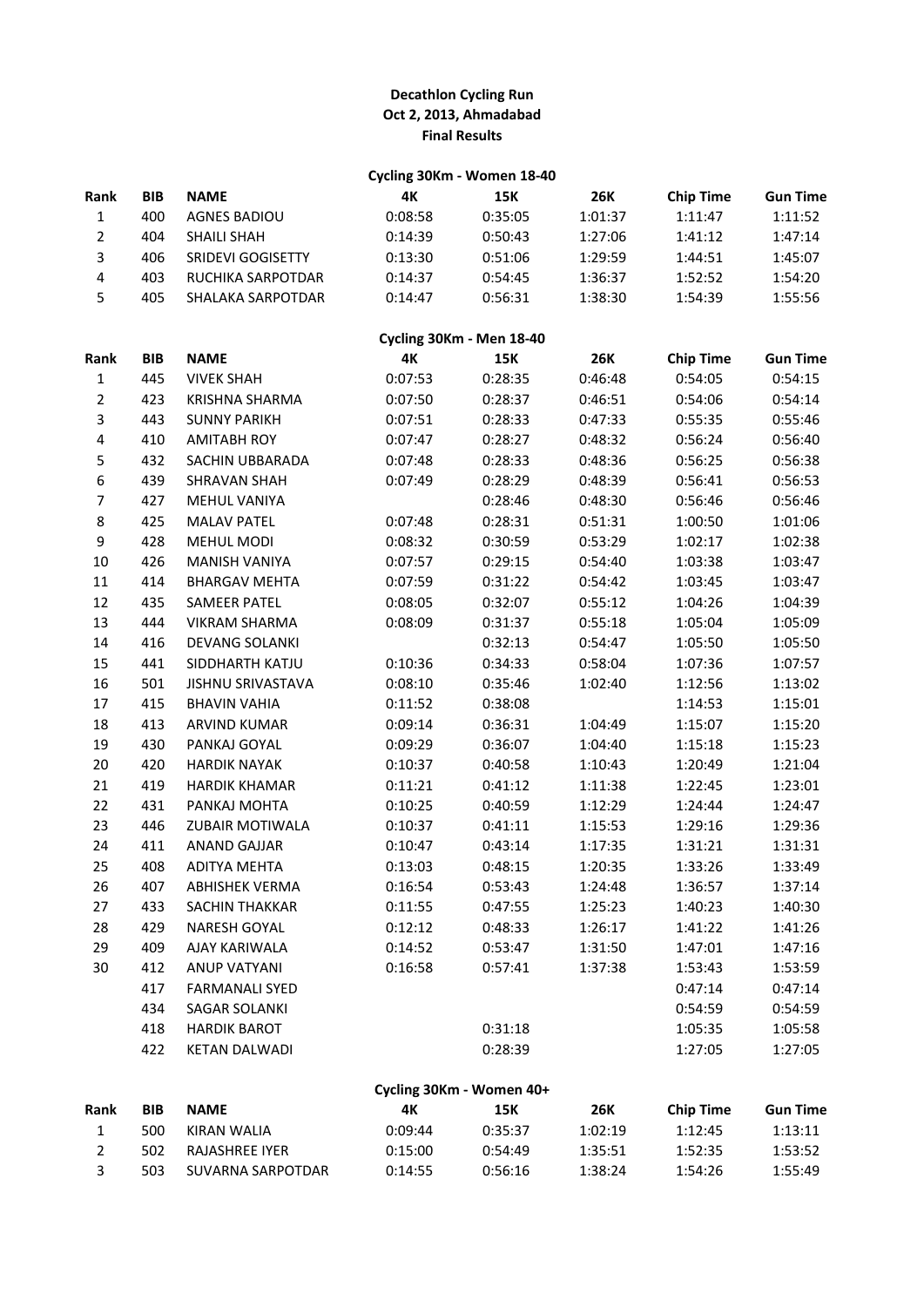|             | Cycling 30Km - Men 40+ |                         |         |         |            |                  |                 |  |  |  |
|-------------|------------------------|-------------------------|---------|---------|------------|------------------|-----------------|--|--|--|
| <b>Rank</b> | <b>BIB</b>             | <b>NAME</b>             | 4К      | 15K     | <b>26K</b> | <b>Chip Time</b> | <b>Gun Time</b> |  |  |  |
| 1           | 509                    | <b>GHANSHYAM PARGHI</b> | 0:07:56 | 0:28:41 | 0:46:45    | 0:54:30          | 0:54:35         |  |  |  |
| 2           | 516                    | SATPAL SINGH            | 0:07:59 | 0:31:17 | 0:55:11    | 1:04:35          | 1:04:47         |  |  |  |
| 3           | 510                    | <b>INDRAJIT VAGHELA</b> |         | 0:33:31 | 0:58:06    | 1:07:39          | 1:07:58         |  |  |  |
| 4           | 506                    | <b>DEEPAK DESAI</b>     | 0:09:05 | 0:34:50 | 1:01:40    | 1:11:46          | 1:11:49         |  |  |  |
| 5           | 505                    | <b>BHAVIK PATEL</b>     | 0:09:23 | 0:38:18 | 1:06:51    | 1:17:39          | 1:17:43         |  |  |  |
| 6           | 515                    | RAMNIRANJAN PRASAD      | 0:10:07 | 0:39:37 | 1:08:23    | 1:19:00          | 1:19:04         |  |  |  |
| 7           | 514                    | <b>PRAFUL MISTRY</b>    | 0:10:17 | 0:38:48 | 1:08:56    | 1:19:15          | 1:19:27         |  |  |  |
| 8           | 518                    | TUSHAR DOSHI            | 0:09:23 | 0:38:15 | 1:09:01    | 1:19:30          | 1:19:36         |  |  |  |
| 9           | 512                    | NILESH KAPADIA          | 0:10:22 | 0:39:22 | 1:08:44    | 1:20:51          | 1:21:05         |  |  |  |
| 10          | 513                    | <b>PARESH SOMANI</b>    | 0:11:36 | 0:43:12 | 1:15:06    | 1:27:18          | 1:27:35         |  |  |  |
| 11          | 504                    | APOORVA KANHERE         | 0:11:28 | 0:46:40 | 1:32:44    | 1:50:51          | 1:51:13         |  |  |  |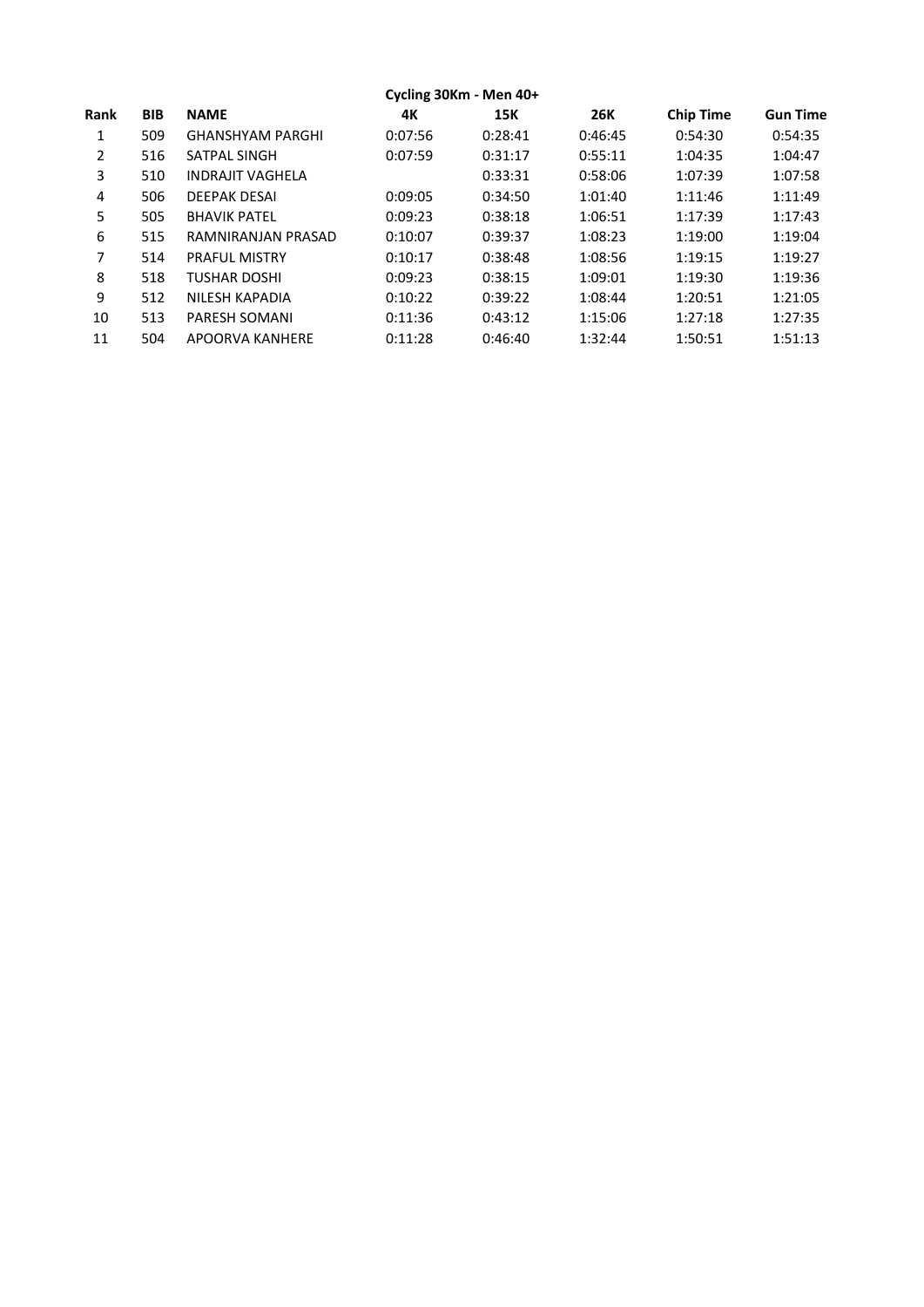# **Decathlon 10K Run Oct 2, 2013, Ahmadabad Final Results**

## **10K Run- Boys 13-17**

| Rank | <b>BIB</b> | <b>NAME</b>       | <b>Chip Time Gun Time</b> |                               | 6K |
|------|------------|-------------------|---------------------------|-------------------------------|----|
|      |            | 701 PRANSHU KAPUR |                           | $0:55:26$ $0:55:26$ $0:29:47$ |    |

## **10K Run- Women 18-40**

| Rank           | <b>BIB</b> | <b>NAME</b>                | <b>Chip Time</b> | <b>Gun Time</b> | 6K      |
|----------------|------------|----------------------------|------------------|-----------------|---------|
| 1              | 711        | <b>NEETU VIDHANI</b>       | 0:52:48          | 0:53:12         | 0:29:57 |
| $\overline{2}$ | 713        | PRIYANKA PANDEY            | 0:54:53          | 0:54:58         | 0:30:47 |
| 3              | 705        | HIMAJA APPARASCHERUVU      | 1:06:33          | 1:06:46         | 0:36:18 |
| 4              | 709        | <b>LAURE GALLET</b>        | 1:08:03          | 1:08:19         | 0:38:28 |
| 5              | 710        | <b>MANINDER KAUR SINGH</b> | 1:14:11          | 1:14:20         | 0:41:30 |
| 6              | 714        | RADHIKA SONI               | 1:19:44          | 1:19:52         | 0:44:41 |
| $\overline{7}$ | 706        | <b>JOLY PATEL</b>          | 1:20:42          | 1:20:49         | 0:45:39 |
| 8              | 725        | <b>VAIDEHI SHAH</b>        | 1:26:28          | 1:26:28         |         |
| 9              | 719        | SHAILA YADAV               | 1:29:37          | 1:29:44         | 0:50:17 |
| 10             | 702        | ABHA WALIA                 | 1:30:29          | 1:30:37         | 0:48:58 |
| 11             | 716        | RIDDHI UPADHYAY            | 1:31:35          | 1:31:55         | 0:50:11 |
| 12             | 720        | <b>SHAILY CHAUHAN</b>      | 1:31:36          | 1:31:55         | 0:50:10 |
| 13             | 712        | PEARL MALHOTRA             | 1:33:19          | 1:33:35         | 0:51:59 |
| 14             | 717        | RINKU GUZARATY             | 1:43:58          | 1:44:11         | 1:01:25 |
| 15             | 707        | <b>JYOTI VIJAYVARGIY</b>   | 1:46:49          | 1:47:00         | 0:57:46 |
| 16             | 703        | ANVI MANIAR                | 1:50:38          | 1:50:38         | 1:05:34 |
| 17             | 708        | KALGI SHAH                 | 1:52:02          | 1:52:02         | 0:58:40 |

#### **10K Run- Men 18-40**

| Rank           | <b>BIB</b> | <b>NAME</b>                 | <b>Chip Time</b> | <b>Gun Time</b> | 6К      |
|----------------|------------|-----------------------------|------------------|-----------------|---------|
| $\mathbf{1}$   | 817        | <b>SUNIL LOBANIA</b>        | 0:39:07          | 0:39:08         | 0:20:59 |
| $\overline{2}$ | 793        | PRATEEK MOHAN               | 0:43:51          | 0:43:51         | 0:25:05 |
| 3              | 812        | SHRIKANT YADAV              | 0:47:14          | 0:47:17         | 0:26:56 |
| 4              | 775        | <b>MOHIT SEN</b>            | 0:49:13          | 0:49:16         | 0:27:39 |
| 5              | 749        | <b>DARSHAN SHAH</b>         | 0:50:35          | 0:50:39         | 0:28:07 |
| 6              | 794        | RAHUL TULSIYANI             | 0:51:36          | 0:51:42         | 0:28:49 |
| $\overline{7}$ | 729        | <b>AJAY BISWAS</b>          | 0:52:21          | 0:52:23         | 0:28:56 |
| 8              | 765        | KAMLESH KANTARIA            | 0:52:47          | 0:52:48         | 0:30:43 |
| 9              | 781        | <b>NRIPAN BISWAS</b>        | 0:53:24          | 0:53:24         | 0:28:53 |
| 10             | 741        | <b>BHAVINKUMAR PATEL</b>    | 0:54:30          | 0:54:35         |         |
| 11             | 735        | <b>ANSHUL BANSAL</b>        | 0:56:29          | 0:56:42         | 0:31:14 |
| 12             | 770        | KRISHNADHEERAJ VAGHELA      | 0:57:52          | 0:58:10         | 0:32:53 |
| 13             | 780        | <b>NITIN AGARWAL</b>        | 0:58:04          | 0:58:22         | 0:33:12 |
| 14             | 734        | <b>ANKUR PANCHOLI</b>       | 0:58:47          | 0:58:55         | 0:32:38 |
| 15             | 758        | <b>GAURAV SINGH</b>         | 0:59:00          | 0:59:14         | 0:35:05 |
| 16             | 822        | <b>VIVEK KOTHARI</b>        | 0:59:13          | 0:59:21         | 0:33:52 |
| 17             | 737        | <b>ARUSH CHANDNA</b>        | 0:59:23          | 0:59:36         | 0:31:58 |
| 18             | 755        | <b>GANESH SURYANARAYANA</b> | 0:59:28          | 0:59:44         | 0:33:56 |
| 19             | 795        | <b>RAHUL PANCH</b>          | 0:59:33          | 0:59:39         | 0:31:41 |
| 20             | 809        | SESEHNDRA PARANKUSAM        | 1:00:32          | 1:00:36         | 0:33:36 |
| 21             | 739        | <b>ATIT SHAH</b>            | 1:00:55          | 1:01:07         | 0:33:32 |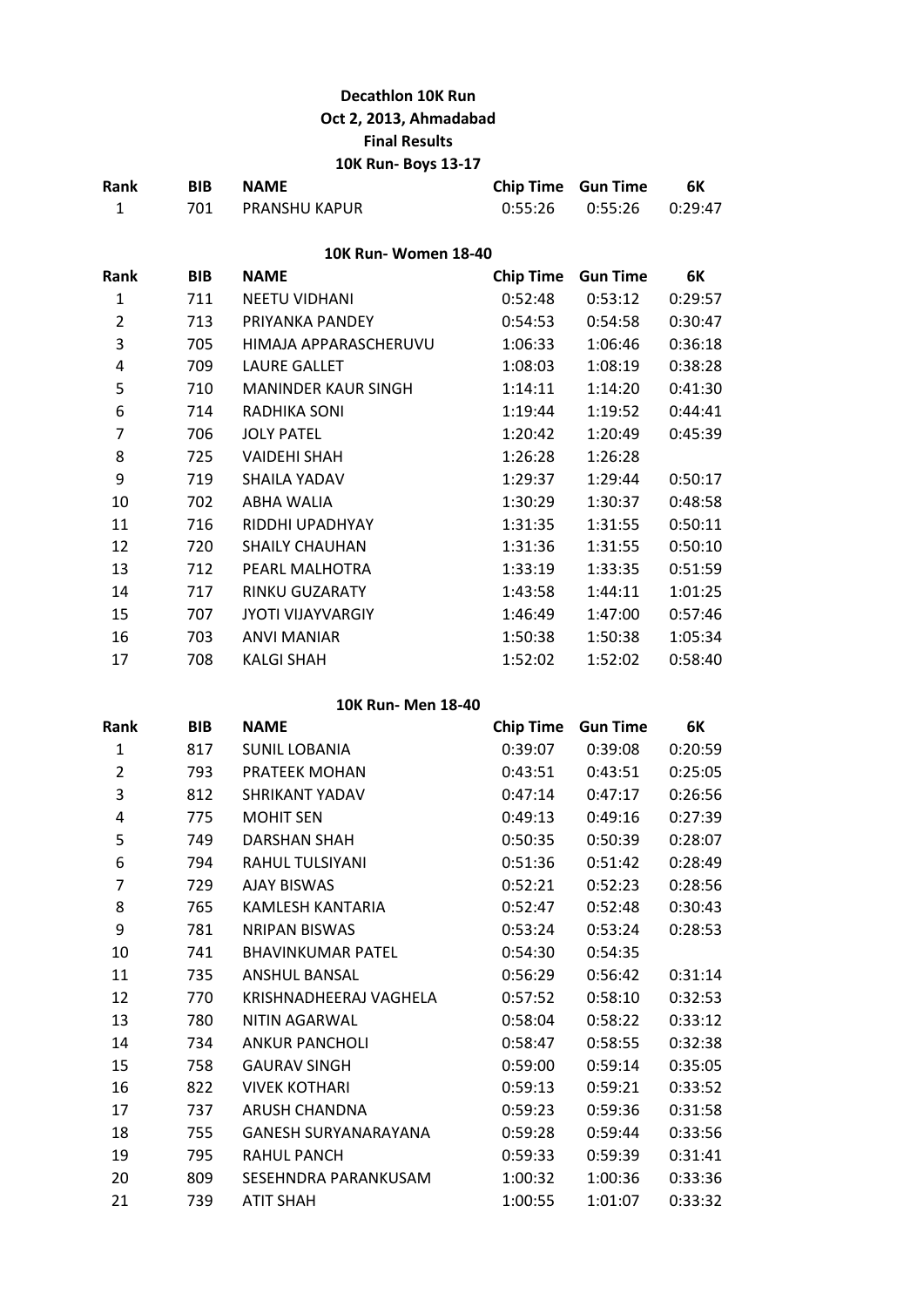| 22 | 731 | <b>AMEET SINHA</b>       | 1:01:03 | 1:01:10 | 0:37:24 |
|----|-----|--------------------------|---------|---------|---------|
| 23 | 791 | PRAMOD PILLAI            | 1:01:11 | 1:01:16 | 0:35:23 |
| 24 | 802 | <b>RITESH DAVE</b>       | 1:01:16 | 1:01:26 | 0:36:44 |
| 25 | 761 | <b>IVAN IBARRA</b>       | 1:01:21 | 1:01:42 | 0:33:43 |
| 26 | 769 | <b>KISHORE DAS</b>       | 1:01:23 | 1:01:24 | 0:34:10 |
| 27 | 726 | <b>ABHISHEK KHER</b>     | 1:01:33 | 1:01:41 | 0:35:48 |
| 28 | 807 | SARTHAK MALANI           | 1:01:40 | 1:01:52 | 0:34:12 |
| 29 | 730 | <b>AKHILESH PANWAR</b>   | 1:01:49 | 1:11:09 | 0:32:04 |
| 30 | 767 | <b>KESHAV ZODEY</b>      | 1:01:59 | 1:02:03 | 0:35:49 |
| 31 | 748 | <b>CHIRAG DUDANI</b>     | 1:02:41 | 1:02:48 | 0:34:08 |
| 32 | 785 | PIYUSH VEKARIA           | 1:04:24 | 1:04:44 | 0:36:47 |
| 33 | 786 | PRABHAT MAHATO           | 1:04:25 | 1:07:16 | 0:35:11 |
| 34 | 776 | NARAYANA VYAS            | 1:04:46 | 1:05:02 | 0:37:23 |
| 35 | 733 | <b>ANKUR KAUL</b>        | 1:04:48 | 1:05:04 | 0:37:26 |
| 36 | 773 | <b>MAULESH THAKKAR</b>   | 1:05:34 | 1:05:42 | 0:37:25 |
| 37 | 799 | RAKESH VIJAYVARGIY       | 1:05:43 | 1:05:45 | 0:37:01 |
| 38 | 760 | <b>HARDIK PRAJAPATI</b>  | 1:06:17 | 1:06:21 | 0:36:43 |
| 39 | 759 | <b>GULZAR SINGH</b>      | 1:06:32 | 1:06:45 | 0:36:16 |
| 40 | 744 | <b>CHAITANYA SOLANKI</b> | 1:06:36 | 1:06:45 | 0:36:29 |
| 41 | 792 | PRANJAL BHATT            | 1:07:31 | 1:07:42 | 0:36:21 |
| 42 | 772 | <b>KUSHAL JANI</b>       | 1:08:29 | 1:08:36 | 0:38:43 |
| 43 | 738 | ASIF DEVIDIWALA          | 1:08:47 | 1:09:10 | 0:37:49 |
| 44 | 768 | <b>KEYUR PATEL</b>       | 1:09:14 | 1:09:16 | 0:41:44 |
| 45 | 779 | <b>NISHIT SHAH</b>       | 1:10:28 | 1:10:34 | 0:40:35 |
| 46 | 797 | <b>RAJESH NAIR</b>       | 1:12:02 | 1:12:26 | 0:39:58 |
| 47 | 803 | ROHAN PRAJAPATI          | 1:12:20 | 1:12:23 | 0:39:38 |
| 48 | 815 | <b>SUNIL KUSHWAHA</b>    | 1:13:10 | 1:13:23 | 0:41:08 |
| 49 | 777 | <b>NARENDRA KUMAR</b>    | 1:13:10 | 1:13:23 | 0:41:14 |
| 50 | 816 | <b>SUNIL KUMAR</b>       | 1:13:10 | 1:13:25 | 0:41:44 |
| 51 | 750 | <b>DHAREN SAVLA</b>      | 1:13:15 | 1:13:30 | 0:41:40 |
| 52 | 745 | CHANAKYAPRAKASH MANGAL   | 1:14:45 | 1:14:48 | 0:40:44 |
| 53 | 754 | <b>DR.VIVEK KADUSKAR</b> | 1:14:46 | 1:15:05 | 0:41:52 |
| 54 | 743 | <b>BHUSHAN GACHAKE</b>   | 1:14:54 | 1:15:09 | 0:38:44 |
| 55 | 810 | <b>SHIVANG MEHTA</b>     | 1:14:57 | 1:15:12 | 0:43:17 |
| 56 | 736 | ARPIT MASHRUWALA         | 1:15:34 | 1:15:54 | 0:40:34 |
| 57 | 784 | PARTHIV DESAI            | 1:15:55 | 1:16:22 | 0:40:33 |
| 58 | 746 | <b>CHANDRA PRAKASH</b>   | 1:16:16 | 1:16:31 | 0:42:22 |
| 59 | 814 | <b>SOHAM SHUKLA</b>      | 1:17:10 | 1:17:20 | 0:47:38 |
| 60 | 819 | <b>UTSAV PATEL</b>       | 1:17:19 | 1:17:38 | 0:44:09 |
| 61 | 796 | RAJ SHAH                 | 1:19:43 | 1:20:00 | 0:45:41 |
| 62 | 790 | PRAKASH PATEL            | 1:19:53 | 1:20:02 | 0:42:28 |
| 63 | 778 | <b>NIRAV RAVAL</b>       | 1:21:50 | 1:22:03 | 0:46:34 |
| 64 | 747 | <b>CHINTAN LODHA</b>     | 1:22:13 | 1:22:25 | 0:45:45 |
| 65 | 762 | <b>JATIN MISTRY</b>      | 1:22:52 | 1:32:21 | 0:46:55 |
| 66 | 804 | <b>RUTUL DAVE</b>        | 1:23:11 | 1:23:26 | 0:45:41 |
| 67 | 751 | <b>DHARMESH PATEL</b>    | 1:24:40 | 1:25:06 | 0:47:01 |
| 68 | 756 | <b>GAURAV TRIKHA</b>     | 1:24:53 | 1:25:07 | 0:47:37 |
| 69 | 788 | PRAJOTH PILLAI           | 1:26:05 | 1:26:20 | 0:46:17 |
| 70 | 813 | <b>SHUBHAM SHARMA</b>    | 1:26:31 | 1:36:00 | 0:49:49 |
| 71 | 783 | PALAK DHAGIA             | 1:26:54 | 1:27:15 | 0:49:20 |
|    |     |                          |         |         |         |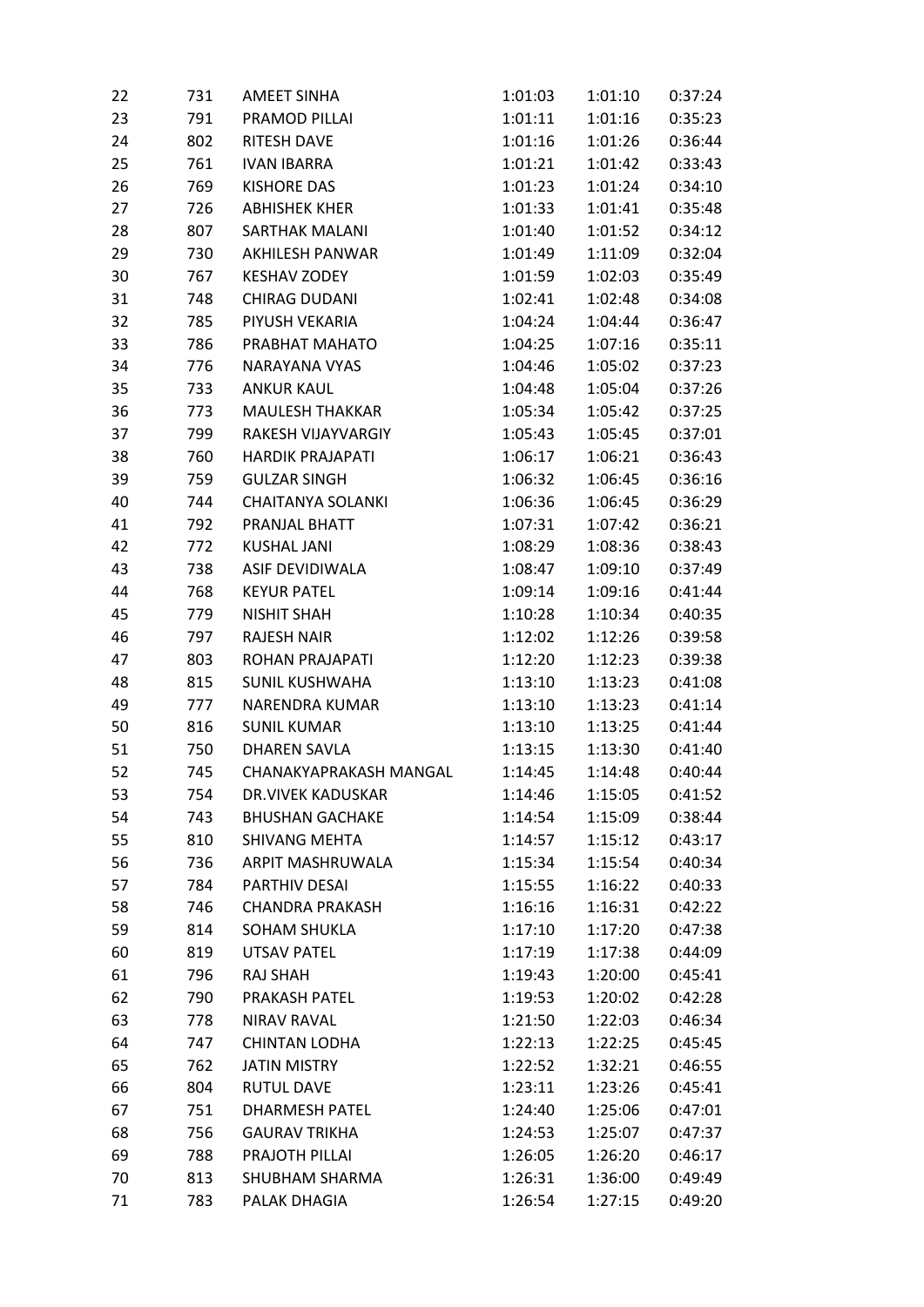| 72  | 798 | <b>RAKESH KUMAR</b>    | 1:27:37 | 1:27:41 | 0:49:06 |
|-----|-----|------------------------|---------|---------|---------|
| -73 | 782 | PAKKI LAXMAN VIVEK     | 1:27:45 | 1:27:48 | 0:47:07 |
| 74  | 801 | <b>BHAVIK SONI</b>     | 1:29:15 | 1:29:35 | 0:52:35 |
| -75 | 818 | <b>SURESH IYER</b>     | 1:32:52 | 1:33:13 | 0:52:36 |
| -76 | 789 | PRAKASH DESAI          | 1:36:09 | 1:36:17 | 0:48:51 |
| 77  | 727 | <b>ABHISHEK SHARMA</b> | 1:36:20 | 1:36:42 | 0:54:09 |
| 78  | 787 | <b>PRAFUL PATIDAR</b>  | 1:37:42 | 1:47:03 | 0:54:37 |
|     | 763 | Jignesh B PATEL        |         |         |         |

# **10K Run- Women 40+**

| Rank           | <b>BIB</b> | <b>NAME</b>          | <b>Chip Time</b> | <b>Gun Time</b> | 6K      |
|----------------|------------|----------------------|------------------|-----------------|---------|
| 1              | 902        | <b>HEMAL SHAH</b>    | 1:06:08          | 1:06:14         | 0:38:28 |
| $\overline{2}$ | 905        | <b>PARUL MEHTA</b>   | 1:15:15          | 1:15:25         | 0:41:09 |
| 3              | 909        | <b>SHITAL PATEL</b>  | 1:18:36          | 1:18:55         | 0:44:15 |
| 4              | 901        | <b>ARATHI KELLOG</b> | 1:21:16          | 1:21:39         | 0:45:25 |
| 5              | 900        | ANJALI KADAM         | 1:23:58          | 1:24:17         | 0:45:11 |
| 6              | 906        | PARUL RINGWALA       | 1:24:53          | 1:25:04         | 0:48:02 |
| 7              | 903        | PARINDA NANAVATI     | 1:25:51          | 1:26:02         | 0:47:45 |
| 8              | 908        | <b>MADHU SINGH</b>   | 1:38:38          | 1:38:48         | 0:55:31 |
| 9              | 904        | PARUL BHATIA         | 1:39:54          | 1:40:06         | 0:54:52 |
| 10             | 907        | RASHMI MANGAL        | 1:59:10          | 1:59:22         | 1:05:53 |

## **10K Run- Men 40+**

| Rank                    | <b>BIB</b> | <b>NAME</b>                | <b>Chip Time</b> | <b>Gun Time</b> | 6K      |
|-------------------------|------------|----------------------------|------------------|-----------------|---------|
| $\mathbf{1}$            | 920        | <b>GYAN SINGH</b>          | 0:51:01          | 0:51:04         | 0:29:04 |
| $\overline{2}$          | 923        | <b>JIGAR SHAH</b>          | 0:51:54          | 0:52:09         | 0:29:31 |
| 3                       | 942        | <b>SANDIP GHORAI</b>       | 0:56:30          | 0:56:34         | 0:32:01 |
| $\overline{\mathbf{4}}$ | 910        | AMBER MEHTA                | 0:56:30          | 0:56:33         | 0:31:25 |
| 5                       | 934        | PRASHANT PILLAI            | 0:56:35          | 0:56:39         | 0:30:35 |
| 6                       | 922        | <b>HARISH IYER</b>         | 1:01:05          | 1:01:11         | 0:35:17 |
| $\overline{7}$          | 924        | KALPESH NARIALWALA         | 1:01:14          | 1:01:22         | 0:34:38 |
| 8                       | 945        | <b>SUDHIR CHANDNA</b>      | 1:04:28          | 1:04:36         | 0:37:03 |
| 9                       | 915        | <b>DINESH NAIR</b>         | 1:05:10          | 1:05:26         | 0:38:48 |
| 10                      | 932        | <b>PATHIK SHAH</b>         | 1:05:27          | 1:05:35         | 0:35:38 |
| 11                      | 917        | DR.DHAVAL SHAH             | 1:05:38          | 1:05:48         | 0:37:24 |
| 12                      | 938        | RAJIV KADAM                | 1:06:29          | 1:06:46         | 0:37:37 |
| 13                      | 927        | <b>MAULIK PARIKH</b>       | 1:07:55          | 1:08:14         | 0:38:21 |
| 14                      | 935        | PRATAP MOHAN               | 1:08:02          | 1:08:06         | 0:39:15 |
| 15                      | 943        | <b>SANJAY RAO</b>          | 1:11:37          | 1:11:37         | 0:39:57 |
| 16                      | 949        | <b>VIPINPRAKASH MANGAL</b> | 1:11:44          | 1:11:47         | 0:39:31 |
| 17                      | 916        | <b>DR.AMIR SANGHVI</b>     | 1:14:06          | 1:14:13         | 0:40:33 |
| 18                      | 911        | <b>AMIT M PATEL</b>        | 1:16:07          | 1:16:34         | 0:43:26 |
| 19                      | 939        | <b>SACHIN PATEL</b>        | 1:16:14          | 1:16:33         | 0:44:09 |
| 20                      | 929        | <b>MUKESH BALDHA</b>       | 1:17:47          | 1:17:53         | 0:42:30 |
| 21                      | 921        | <b>HARIN DESAI</b>         | 1:19:25          | 1:19:38         | 0:44:36 |
| 22                      | 947        | <b>SUNNY SEN SINGH</b>     | 1:19:32          | 1:19:35         | 0:44:50 |
| 23                      | 931        | NAVIN KUMAR PAHWA          | 1:20:09          | 1:20:18         | 0:46:27 |
| 24                      | 933        | PRAFULCHANDRA PATEL        | 1:20:38          | 1:20:41         | 0:45:48 |
| 25                      | 941        | <b>SANDEEP NAIR</b>        | 1:21:41          | 1:21:59         | 0:46:06 |
| 26                      | 930        | <b>NAISHAD MANKAD</b>      | 1:25:54          | 1:25:58         | 0:48:18 |
|                         |            |                            |                  |                 |         |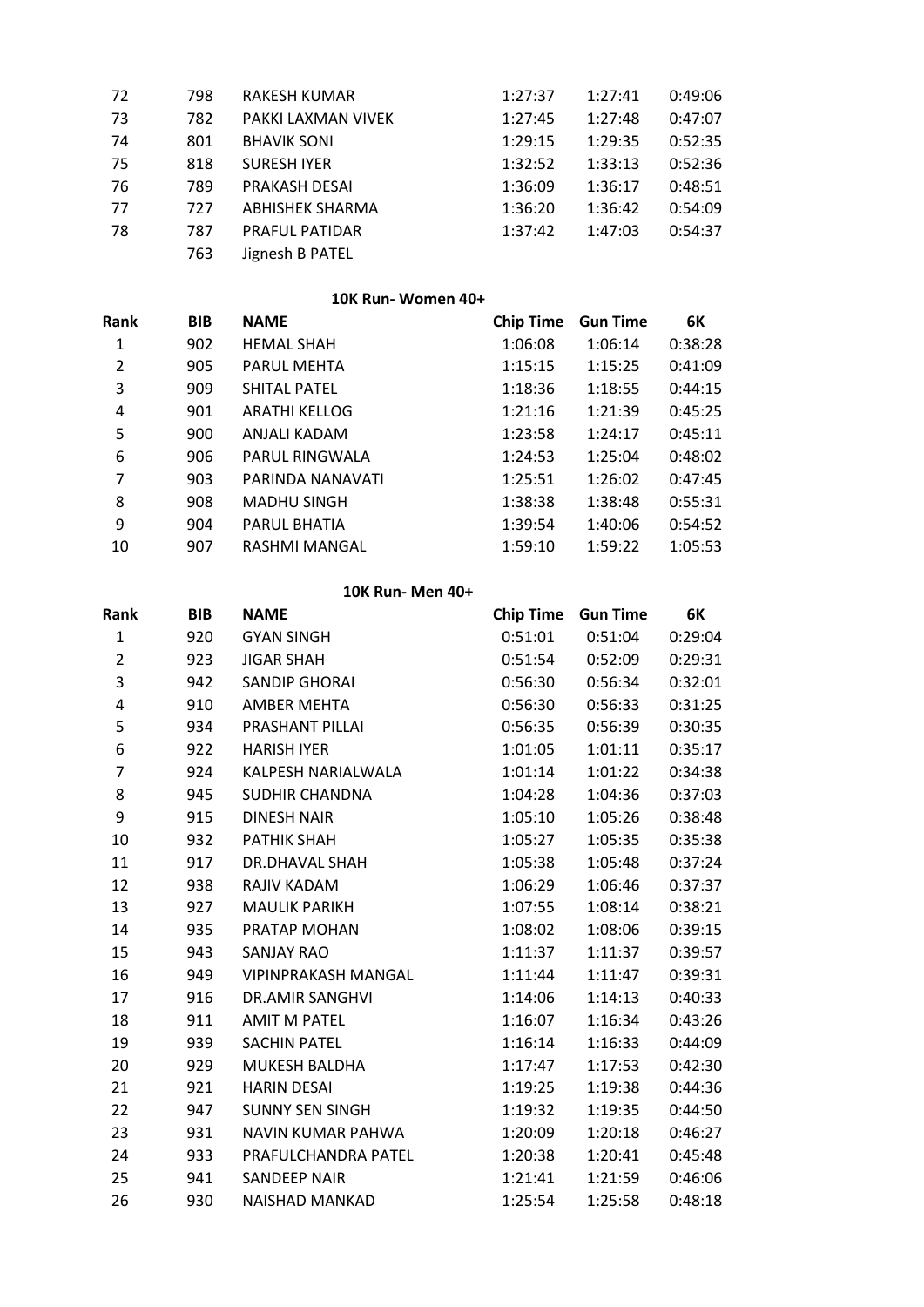| 27  | 925 | <b>KAMESH PARIKH</b>  | 1:28:07 | 1:28:24 | 0:49:54 |
|-----|-----|-----------------------|---------|---------|---------|
| -28 | 918 | <b>GOPAL NAIR</b>     | 1:29:42 | 1:30:00 | 0:47:59 |
| 29  | 914 | DHINAL RAJGURU        | 1:34:58 | 1:35:11 | 0:52:34 |
| 30  | 926 | KANHAIYALAL PRAJAPATI | 1:36:13 | 1:36:34 |         |
| 31  | 937 | PRAVIN SUMESARA       | 1:36:25 | 1:36:40 | 0:54:16 |
| 32  | 912 | <b>BHAVESH PATEL</b>  | 1:36:46 | 1:37:06 | 0:52:43 |
| -33 | 913 | <b>CHINTAN SHAH</b>   | 1:37:35 | 1:47:02 | 0:54:32 |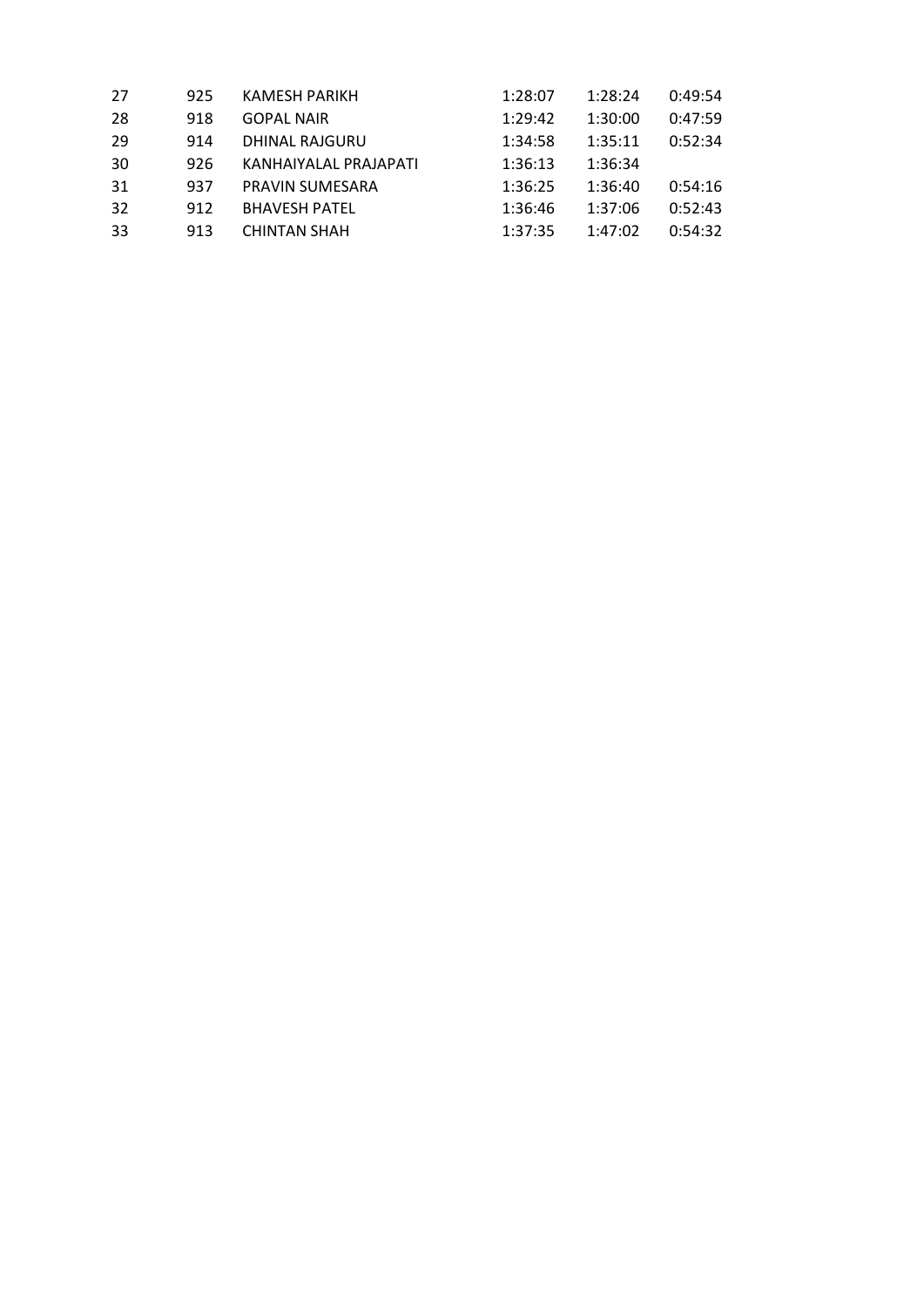#### **Decathlon Duathlon 2013 Oct 2, 2013 - Ahmadabad Final Results**

| Duathlon - Boys 13-17 |            |                               |                    |                             |                    |                    |                    |             |                    |                    |  |
|-----------------------|------------|-------------------------------|--------------------|-----------------------------|--------------------|--------------------|--------------------|-------------|--------------------|--------------------|--|
| Rank                  | BIB        | Name                          | 6К                 | 10K                         | т                  | B4K                | <b>B15K</b>        | <b>B26K</b> | Bike               | <b>Total</b>       |  |
| $\mathbf{1}$          | 107        | Aditya Singh                  | 0:43:49            | 1:17:20                     | 0:25:08            | 0:12:08            | 0:45:46            |             | 1:31:59            | 3:14:27            |  |
|                       |            |                               |                    |                             |                    |                    |                    |             |                    |                    |  |
|                       |            |                               |                    | Duathlon - Women 18-40      |                    |                    |                    |             |                    |                    |  |
| Rank                  | BIB        | Name                          | 6К                 | 10K                         | т                  | B4K                | <b>B15K</b>        | <b>B26K</b> | Bike               | Total              |  |
| $\mathbf{1}$          | 102        | Pragnya Mohan                 | 0:30:49            | 0:54:01                     | 0:02:52            | 0:09:03            | 0:34:32            | 1:00:59     | 1:10:31            | 2:07:24            |  |
| $\overline{2}$        | 100        | Bhairavi Vyas-Pandya          | 0:33:46            | 1:08:41                     | 0:01:18            | 0:12:01            | 0:43:30            | 1:14:03     | 1:25:57            | 2:35:56            |  |
| 3                     | 101        | Mehak Singh                   | 0:55:32            | 1:38:36                     | 0:04:16            | 0:14:38            | 0:55:09            |             | 1:54:10            | 3:37:03            |  |
|                       |            |                               |                    |                             |                    |                    |                    |             |                    |                    |  |
| Rank                  | BIB        | Name                          | 6К                 | Duathlon - Men 18-40<br>10K | т                  | B4K                | <b>B15K</b>        | <b>B26K</b> | Bike               | Total              |  |
| $\mathbf{1}$          | 130        | Nick Reinier                  | 0:25:32            | 0:44:34                     | 0:01:01            | 0:08:07            | 0:29:44            | 0:50:46     | 0:59:09            | 1:44:44            |  |
| $\overline{2}$        | 140        | Vijay Lobania                 | 0:22:49            | 0:40:09                     | 0:01:10            | 0:08:43            | 0:32:14            | 0:55:39     | 1:05:08            | 1:46:27            |  |
| 3                     | 125        | Lionel Hopkins                | 0:27:10            | 0:49:45                     | 0:01:10            | 0:06:50            | 0:28:17            | 0:49:00     | 0:57:53            | 1:48:48            |  |
| 4                     | 120        | Harsh Dadhich                 | 0:25:38            | 0:45:33                     | 0:01:19            | 0:08:30            | 0:31:19            | 0:53:59     | 1:02:37            | 1:49:28            |  |
| 5                     | 123        | Jaypalsinh Parmar             | 0:32:08            | 0:56:03                     | 0:01:09            | 0:08:57            | 0:32:25            | 0:56:34     | 0:56:34            | 1:53:46            |  |
| 6                     | 127        | Mayank Tripathi               | 0:31:39            | 0:58:19                     | 0:01:10            | 0:06:39            | 0:27:08            | 0:48:31     | 0:56:40            | 1:56:09            |  |
| $\overline{7}$        | 139        | Tapan Parmar                  | 0:32:44            | 0:57:20                     | 0:02:50            | 0:08:42            | 0:30:57            | 0:52:49     | 1:01:40            | 2:01:49            |  |
| 8                     | 129        | Nevilkumar Godhavi            | 0:33:25            | 1:00:29                     | 0:01:40            | 0:08:20            | 0:32:50            | 0:55:33     | 1:04:42            | 2:06:51            |  |
| 9                     | 131        | Param Thakkar                 | 0:35:46            | 1:00:33                     | 0:02:53            | 0:08:57            | 0:33:28            | 0:56:05     | 1:04:48            | 2:08:15            |  |
| 10                    | 141        | Ziyaad Ginwala                | 0:35:45            | 1:00:38                     | 0:03:06            | 0:09:21            | 0:33:01            | 0:55:49     | 1:06:29            | 2:10:13            |  |
| 11                    | 133        | Samvit Sarabhai               | 0:33:33            | 0:59:13                     | 0:02:50            | 0:09:46            | 0:34:51            | 0:59:45     | 1:09:01            | 2:11:03            |  |
| 12                    | 108        | Anant Yadav                   | 0:33:35            | 1:02:25                     | 0:01:35            | 0:09:03            | 0:33:23            | 0:57:40     | 1:07:37            | 2:11:38            |  |
| 13                    | 121        | Hem Joshipura                 | 0:32:29            | 1:00:44                     | 0:02:34            | 0:10:13            | 0:35:48            | 1:00:39     | 1:09:51            | 2:13:09            |  |
| 14                    | 118        | <b>Faisal Dastan</b>          | 0:34:53            | 1:02:08                     | 0:05:16            | 0:11:23            | 0:41:38            | 1:12:41     | 1:23:58            | 2:31:22            |  |
| 15                    | 105        | Adarsh Mehta                  | 0:33:08            | 0:59:04                     | 0:08:19            | 0:11:39            | 0:42:27            | 1:12:22     | 1:24:25            | 2:31:48            |  |
| 16                    | 126        | Malay Shodhan                 | 0:38:56            | 1:08:04                     | 0:02:48            | 0:09:54            | 0:41:24            | 1:11:40     | 1:21:36            | 2:32:28            |  |
| 17                    | 134        | Shalin Patel                  | 0:39:01            | 1:09:34                     | 0:06:06            | 0:10:25            | 0:37:59            | 1:07:03     | 1:18:17            | 2:33:57            |  |
| 18                    | 119        | Harsh Shah                    | 0:41:20            | 1:17:04                     | 0:01:33            | 0:11:53            | 0:40:19            | 1:10:33     | 1:22:22            | 2:40:58            |  |
| 19                    | 117        | Darshil Shah                  | 0:43:00            | 1:14:50                     | 0:02:24            | 0:11:40            | 0:40:59            | 1:13:08     | 1:25:41            | 2:42:55            |  |
| 20                    | 111        | Anuj Raina                    | 0:38:26            | 1:11:30                     | 0:01:43            | 0:12:30            | 0:46:01            | 1:20:14     | 1:33:39            | 2:46:52            |  |
| 21                    | 124        | Krutarth Chauhan              | 0:39:46            | 1:16:15                     | 0:05:00            | 0:11:02            | 0:42:21            | 1:14:13     | 1:26:12            | 2:47:27            |  |
| 22                    | 138        | Swapnil Nadkar                | 0:34:10            | 1:04:33                     | 0:09:57            | 0:12:38            | 0:44:47            | 1:21:47     | 1:37:30            | 2:52:00            |  |
| 23<br>24              | 122<br>128 | Ingit Anand<br>Renish Bhaskar | 0:34:11<br>0:39:57 | 1:02:10<br>1:13:17          | 0:07:01<br>0:01:53 | 0:15:32<br>0:14:32 | 0:54:14<br>0:51:11 | 1:27:09     | 1:44:24<br>1:39:29 | 2:53:35<br>2:54:40 |  |
| 25                    | 113        | Anupam Arora                  | 0:47:08            | 1:24:42                     | 0:03:15            | 0:12:10            | 0:43:14            | 1:18:12     | 1:30:00            | 2:57:57            |  |
| 26                    | 112        | Anup Tiwari                   | 0:34:31            | 1:02:48                     | 0:06:23            | 0:15:30            | 0:54:13            | 1:35:35     | 1:52:09            | 3:01:20            |  |
| 27                    | 110        | Anish Nagpal                  | 0:43:39            | 1:18:49                     | 0:08:27            | 0:12:13            | 0:45:05            | 1:20:34     | 1:35:27            | 3:02:43            |  |
| 28                    | 104        | Aashish Mishra                | 0:41:24            | 1:12:47                     | 0:03:22            | 0:15:00            | 0:54:19            |             | 1:58:02            | 3:14:11            |  |
|                       | 114        | Arpit Shah                    | 0:45:28            | 1:21:34                     | 0:00:04            |                    |                    |             |                    |                    |  |
|                       | 135        | Sujal Parikh                  | 0:53:05            | 1:40:21                     | 0:08:44            | 0:24:19            |                    |             |                    |                    |  |
|                       | 136        | Sumeet Kariwala               |                    |                             |                    | 0:14:52            | 0:56:04            | 1:31:58     | 1:47:56            |                    |  |
|                       | 109        | Ananya Dalal                  |                    | 0:38:48                     | 0:03:00            | 0:12:33            |                    | 0:47:09     | 1:03:57            | 1:45:45            |  |
|                       |            |                               |                    |                             |                    |                    |                    |             |                    |                    |  |
|                       |            |                               |                    | Duathlon - Women 40+        |                    |                    |                    |             |                    |                    |  |
| Rank                  | BIB        | Name                          | 6К                 | 10K                         | T                  | B4K                | <b>B15K</b>        | <b>B26K</b> | Bike               | Total              |  |
| 1                     | 202        | Mandeep Kaur Kochhar          | 0:43:21            | 1:16:46                     | 0:02:11            | 0:12:09            | 0:41:30            | 1:13:33     | 1:25:23            | 2:44:20            |  |
| $\overline{2}$        | 201        | Eva Jyrwa-Sharma              | 0:40:14            | 1:12:46                     | 0:01:59            | 0:12:10            | 0:45:47            | 1:20:39     | 1:32:37            | 2:47:22            |  |
|                       | 200        | Bhargavi Shukla               |                    | 0:51:10                     | 0:15:32            |                    |                    |             |                    |                    |  |
|                       |            |                               |                    |                             |                    |                    |                    |             |                    |                    |  |
|                       | BIB        | Name                          | 6К                 | Duathlon - Men 40+<br>10K   | Т                  | B4K                | <b>B15K</b>        | <b>B26K</b> | Bike               | Total              |  |
| Rank<br>1             | 208        | Dharmesh Kothari              | 0:28:12            | 0:49:18                     | 0:02:13            |                    | 0:31:14            | 0:53:15     | 1:01:37            | 1:53:08            |  |
| $\overline{2}$        | 233        | Jagat Patel                   | 0:29:37            | 0:52:24                     | 0:01:08            | 0:08:50<br>0:08:35 |                    | 0:54:41     | 1:02:45            | 1:56:18            |  |
| 3                     | 205        | Amit Bhattacharjee            | 0:28:29            | 0:50:47                     | 0:01:39            | 0:09:13            | 0:35:38            | 1:02:07     | 1:12:25            | 2:04:52            |  |
| 4                     | 210        | Dr.Naresh Hundiya             | 0:32:01            | 0:57:52                     | 0:02:17            | 0:08:50            | 0:33:56            | 0:56:33     | 1:05:19            | 2:05:27            |  |
| 5                     | 225        | Rajesh Brahmbhatt             | 0:29:34            | 0:51:35                     | 0:03:11            | 0:10:14            | 0:36:35            | 1:02:55     | 1:12:28            | 2:07:14            |  |
| 6                     | 220        | Kaushal Mehta                 | 0:31:29            | 0:56:59                     | 0:02:45            | 0:10:21            | 0:35:59            | 1:01:52     | 1:12:01            | 2:11:45            |  |
| $\overline{7}$        | 204        | Amit Gajjar                   | 0:34:24            | 1:01:32                     | 0:03:24            | 0:10:09            | 0:34:04            | 0:58:42     | 1:07:40            | 2:12:36            |  |
| 8                     | 214        | Drugesh Shah                  | 0:30:23            | 0:53:25                     | 0:02:48            | 0:09:55            | 0:37:55            | 1:06:23     | 1:17:30            | 2:13:43            |  |
| 9                     | 222        | Mohal Sarabhai                | 0:33:43            | 0:59:15                     | 0:03:56            | 0:09:37            | 0:34:50            | 1:01:38     | 1:11:33            | 2:14:44            |  |
| 10                    | 215        | T S Walia                     | 0:35:19            | 1:02:41                     | 0:06:34            | 0:09:48            | 0:35:05            | 1:00:31     | 1:10:13            | 2:19:28            |  |
| 11                    | 212        | Dr.Parindra Desai             | 0:30:49            | 0:54:58                     | 0:01:46            | 0:11:05            | 0:41:17            | 1:13:12     | 1:25:31            | 2:22:14            |  |
| 12                    | 237        | Vipul Shah                    | 0:32:53            | 0:57:20                     | 0:01:53            | 0:12:13            | 0:43:26            | 1:12:16     | 1:23:26            | 2:22:40            |  |
| 13                    | 229        | Sameer Gaikwad                | 0:37:08            | 1:05:32                     | 0:04:21            | 0:10:06            | 0:36:28            | 1:03:18     | 1:13:42            | 2:23:34            |  |
| 14                    | 206        | Anil Howladar                 | 0:32:38            | 0:57:30                     | 0:01:40            | 0:13:03            | 0:46:31            | 1:19:00     | 1:31:40            | 2:30:50            |  |
| 15                    | 223        | Nirav Shah                    | 0:37:02            | 1:05:22                     | 0:03:48            | 0:11:56            | 0:43:00            | 1:14:46     | 1:25:58            | 2:35:07            |  |